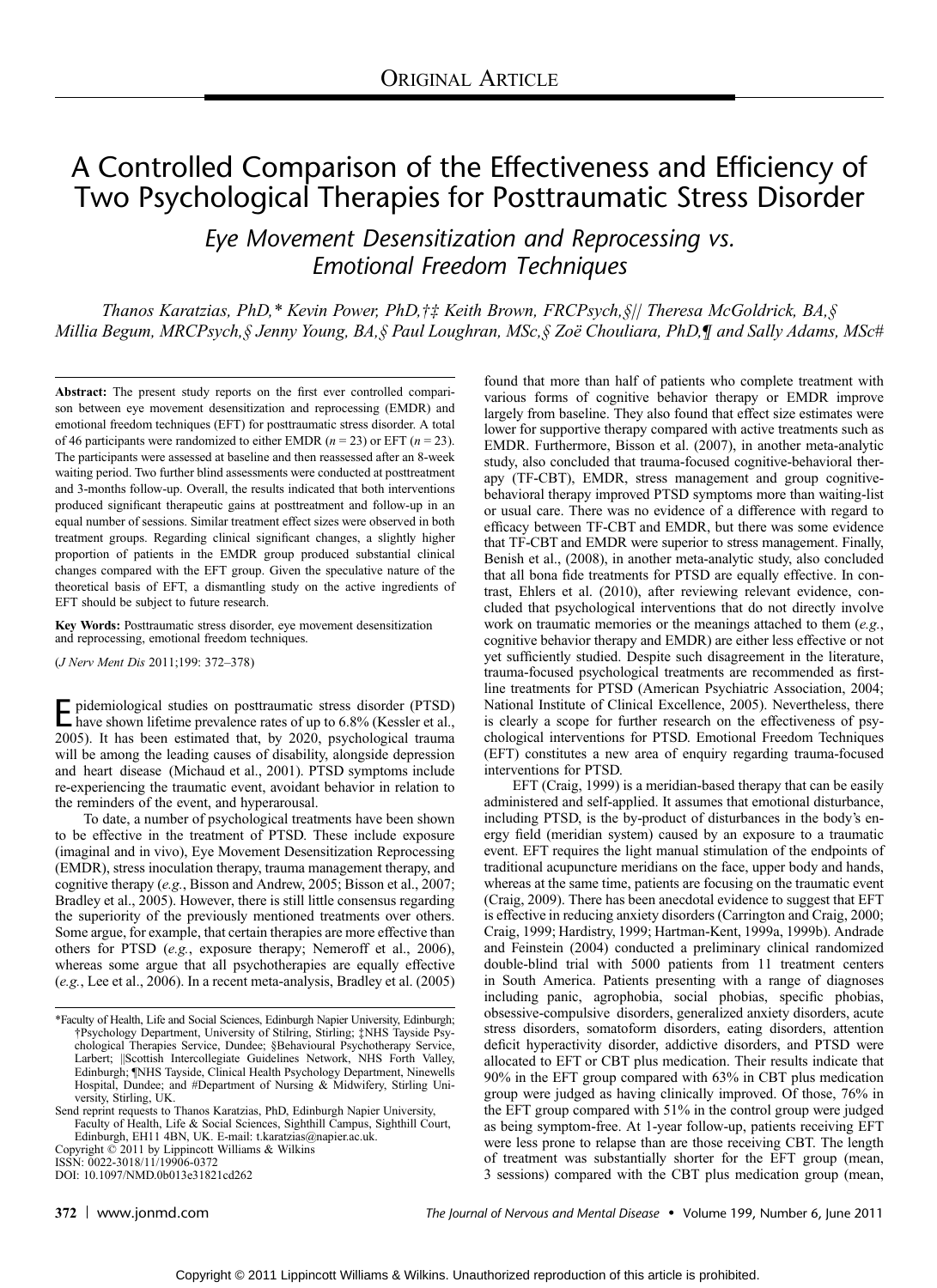15 sessions). Nevertheless, this was an in-house assessment of a new therapy that failed to make a distinction between the effectiveness of EFT for specific anxiety disorders such as PTSD and to use standardized measures to assess the effectiveness of treatments. There also appears to be a lack of rigor regarding study methodology. By the authors' own admission, not all variables that need to be controlled in robust research were tracked, not all criteria were defined with rigorous precision, the recordkeeping was relatively informal, and source data were not always maintained. In addition, given the nature of the treatment comparisons undertaken, it is difficult to see how double-blind status was maintained. Despite numerous anecdotal accounts of the effectiveness of EFT in alleviating psychological distress, there are very few controlled studies in the published literature. These are presented briefly as follows.

Wells et al. (2003) reported that EFT  $(n = 18)$  was superior to diaphragmatic breathing  $(n = 17)$  in reducing specific phobias of small animals in a single session of 30 minutes. The significantly greater improvement of the EFT group, as measured by a behavioral approach test, was maintained at a follow-up after 6 to 9 months. Furthermore, Waite and Holder (2003) randomly assigned 122 students with selfreported phobias to four groups namely EFT, placebo taping beside meridian points, modeling treatment—taping a doll, and no treatment. The first three groups displayed significant and similar improvement in posttreatment ratings of fear, whereas the no treatment group displayed no pretreatment to posttreatment differences. The authors concluded that the therapeutic gains observed in the EFT group are nonspecific to the ''taping of meridians.'' Rather, given the effectiveness of placebo taping beside meridian points and the taping of a doll, these authors proposed that the reported effectiveness of EFT is attributable to the characteristics it shares with more traditional therapies such as desensitization and distraction. Finally, Brattberg (2008) investigated the effectiveness of self-administered EFT in individuals with fibromyalgia. A total of 86 women were randomized to either EFT or a waiting-list control group. Treatment was administered over 8 weeks via the Internet. Upon completion of the program, statistically significant benefits were observed in the EFT group for variables such as pain intensity and pain-catastrophizing measures, social function and stress, and anxiety and depression as measured using the Hospital Anxiety and Depression Scale (Zigmond and Snaith, 1983). ?up?>Unfortunately, there was a high dropout rate in the EFT group (40%). These authors attribute the effectiveness of EFT to a number of nonspecific psychological effects such as distraction, susceptibility, and acceptance.

Overall, there has been limited published research and inconsistent findings regarding the effectiveness of EFT for psychological distress. The present study reports on the first ever controlled comparison between EFT and EMDR for PTSD.

# METHODS

## Participants

All participants were selected from the waiting list of a National Health Service (NHS) Psychotherapy Service in Scotland, which receives referrals from general practitioners and consultant psychiatrists in the area. The entire waiting list of the Service was scrutinized for eligible participants. The eligible participants were invited to participate by letter, and if they agreed to participate, they were offered an appointment with a blind assessor. At this appointment, the aims of the study were outlined, and it was emphasized that participation was entirely voluntary. Inclusion criteria were being willing to participate voluntarily and give written consent; being able to satisfy DSM-IV criteria for PTSD; if on medication, having been on a stable dose for at least 6 weeks; and having an age between 18 and 65 years old. Exclusion criteria were the presence of suicidal ideation or intent as assessed at a clinical interview; a history of psychotic illness,

concurrent severe depressive illness, or substance use disorder; or receiving psychotherapy out of the study.

#### Procedure

Ethics approval for the present study was obtained from the local NHS ethics committee. Initial diagnostic and inclusion/ exclusion assessment plus waiting list entry assessment were conducted by a consultant psychiatrist (M. B.). While in the waiting list, the patients were provided with a contact telephone number in case of any deterioration or impairment in their overall condition, which necessitated urgent and/or immediate therapeutic intervention. After 8 weeks in the waiting list, the participants were reassessed to confirm inclusion criteria. At the end of the waiting-list period, the patients were randomly allocated to either the EMDR or EFT treatment groups using a computer program. Randomization into treatment groups was done using a computer-generated schedule unbeknown to the assessor, therapists, or patients. The patients were blindly assessed two more times, at the end of the treatment period and at a 3-month follow-up. Blind assessments were carried out by the same assessor (M. B.) in all assessment points (baseline, pretreatment, posttreatment, follow-up). Patients also completed a battery of self-report measures in all of these assessment points.

#### Treatment Groups

Treatments were conducted by three experienced psychotherapists (T. M., J. Y., P. L.) trained to deliver both interventions. Each therapist offered both treatments. The treatment sessions were conducted individually, and the therapists were supervised for the duration of the study by a consultant psychiatrist (K. B.). To comply with the NICE (2005) guidelines for the treatment of PTSD, up to eight sessions were offered as part of the study. A selection of treatment sessions in each treatment group was videotaped and assessed for treatment integrity and fidelity. No differences were found among the different therapists with regard to the delivery of treatments. Each therapy session lasted up to approximately 1 hour. Treatment protocols are described briefly as follows.

## Eye Movement Desensitization and Reprocessing

EMDR is a psychotherapeutic approach, grounded in the adaptive information processing model, which hypothesizes that pathology is a consequence of unprocessed, distressing past experiences (Shapiro 2001, 2002). It has an eight-phase protocol that addresses past, present, and future contributors to current distress (Shapiro, 2002). The eight-phase treatment includes phase 1, history taking; phase 2, preparation, including affect management and psychoeducation; and phase 3, assessing the components of the distressing memory, including an image, a self-referencing negative belief associated with the memory, a desired positive belief, and the current emotional and physiological components of the image and belief. The desired positive belief is rated on a Validity of Cognition Scale (VOCS; Shapiro, 1989) and the emotion felt is rated on a Subjective Unit of Discomfort Scale (SUDS; Wolpe, 1990). Phases 4 to 6 involves utilizing a form of bilateral stimulation while the client's attention is directed toward the components of the assessment phase with a desired outcome of a SUDS score of 0 and a VOCS score of 7. Phase 7 is the closure phase, and phase 8 is the re-evaluation phase. The targets for processing include the initial sensitizing event and the present triggers and ''templates'' for appropriate future functioning. The bilateral stimulus used in this trial was a standard light bar with the option of added tactile and auditory stimulus.

### EFT Treatment Protocol

The EFT treatment protocol, whatever unfamiliar elements it may encompass, is an exposure-based treatment. The exposure is achieved by eliciting the imagery, narrative, and in vivo arousal related

 $\degree$  2011 Lippincott Williams & Wilkins www.jonmd.com  $\degree$  373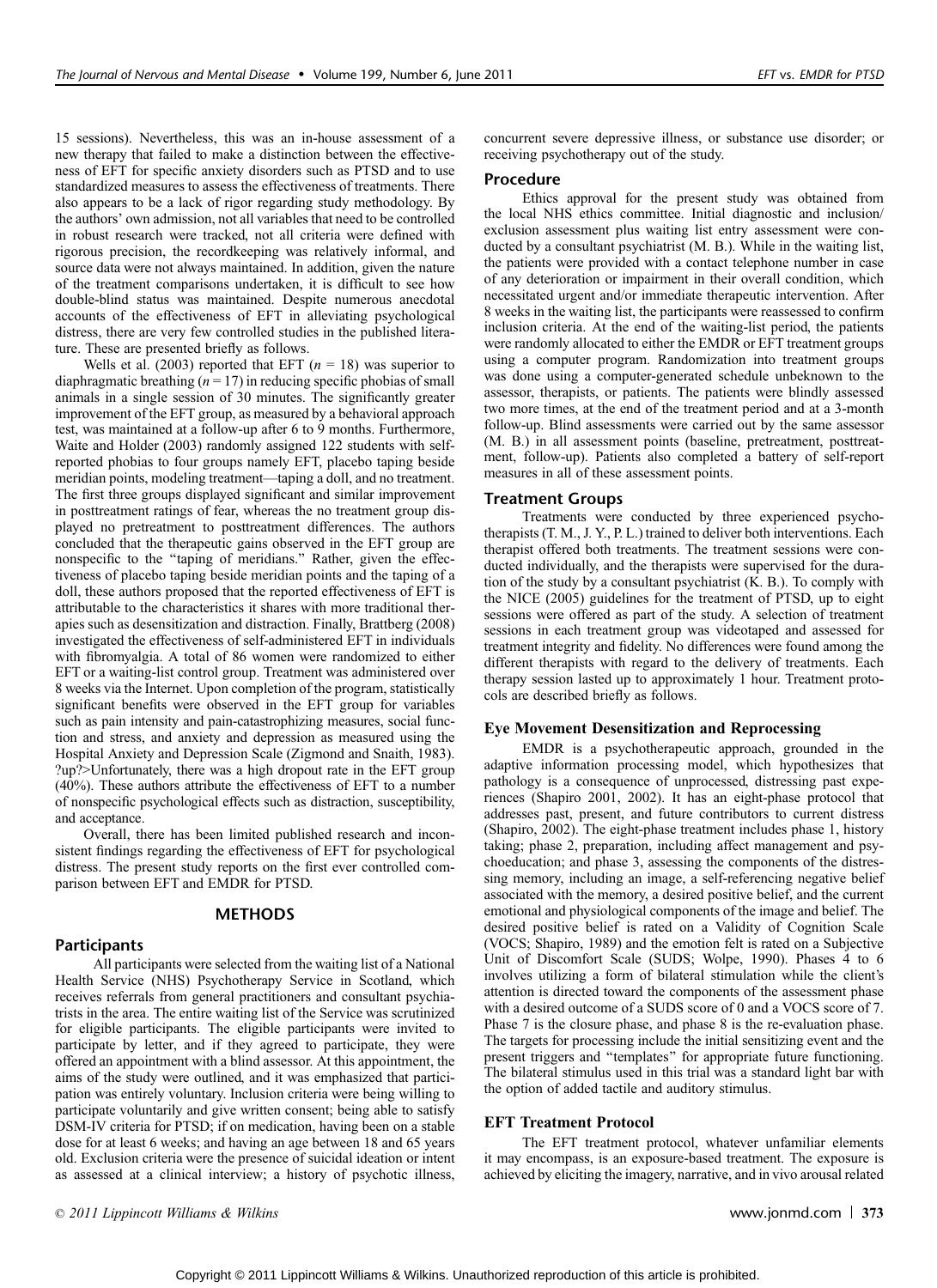to the distressing memory and then by taping on various meridian points on the face and body. The protocol used in this trial was the ''Minimovie Technique'' and was applied after history taking and psychoeducational sessions (phases 1 and 2 respectively). As outlined by its developer (Craig, 1999), the protocol consists of a further six phases outlined as follows: phase 3 involves asking the client, ''if this (the index incident) was a movie (we used the word 'film'), how long would it last?'' Phase 4 involves eliciting a title for the ''movie'' or film that has a specific meaning for the client, and phase 5 involves asking the client to think of the film and give a SUDS rating or, if it is too distressing, guessing a SUDS rating. Phase 6 involves doing a number of rounds of taping on "this...film" until SUDS has reduced. In phase 7, the client is asked to narrate the film, stopping when they feel any intensity whatsoever. This has to be closely observed because clients often try to ''push through'' the distress. Afterward, the client is asked what that scene would be called and to give a SUDS rating again. Rounds of taping are induced on each successive scene until the SUDS score is reduced. Phase 8 involves asking the client to run the film in mind and report any distress. The taping is repeated until distress subsides and SUDS has a 0 rating. The meridian points were those described by Craig (1999) and were located as follows: at the side of hand; at the beginning of eyebrow; side of eye; under the eye; under the nose; under the lip; in the collarbone; at the top of the ribcage; under the arm; and at the upper side edge of the thumb, index finger, middle finger, and little finger. The therapist applied the taping, having elicited the consent of the client, and 6 to 8 taps were used on each point.

## **Measures**

Baseline, pretreatment and posttreatment, and follow-up assessments were conducted by the same assessor who was blind to

TABLE 1. Demographic and Trauma Characteristics by Intervention Group

treatment conditions. The assessments were made using a number of assessor- and self-rated measures described as briefly as follows:

# Clinician-Administered PTSD Scale

The Clinician-Administered PTSD Scale (CAPS; Blake et al., 1990) is an assessor-rated measure, comprised of 17 DSM-IV PTSD symptoms, each assessed according to frequency and intensity over the past week. Each symptom is rated on a scale of 0 to 4. The 17 symptoms were clustered into three subscales, each rated in regard to frequency and intensity: CAPS-B, re-experience; CAPS-C, avoidance; and CAPS-D, arousal.

## PTSD Checklist

The PTSD Checklist (PCL-C; Blanchard et al., 1996) is a selfreported 17-item standardized questionnaire that assesses posttraumatic symptoms (e.g., intrusive memories). Participants rate using a 5-point scale, ranging from ''not at all'' to ''extremely,'' how much the specific symptom was a problem to them over the past month. An overall score and subscores for re-experience, avoidance, and hyperarousal subscales are provided.

#### The Hospital Anxiety and Depression Scale

The Hospital Anxiety and Depression Scale (Zigmond and Snaith, 1983) is a 14-item self-report measure that assesses the presence and frequency of symptoms each on a 4-point scale and provides two subscale scores for anxiety symptoms and depressive symptoms.

## Satisfaction With Life Scale

The Satisfaction with Life Scale (Diener et al., 1985) is a fiveitem scale that assesses general life satisfaction. The respondents

| Factor                                  | Level/Units              | <b>EMDR</b> $(n = 23)$ , | EFT $(n = 23)$ ,<br>Mean (SD) or $n$ (%) Mean (SD) or $n$ (%) | Comparison $(df)$                  |
|-----------------------------------------|--------------------------|--------------------------|---------------------------------------------------------------|------------------------------------|
| Age                                     |                          | 41.5(10.8)               | 39.7 (10.9)                                                   | $t(43) = 0.6$ , n.s.               |
| <b>Sex</b>                              | Male                     | 9(39.1)                  | 11(47.8)                                                      | $\chi^2$ (1) = 0.3, n.s.           |
|                                         | Female                   | 14(60.9)                 | 12(52.2)                                                      |                                    |
| Education                               | Basic education          | 12(54.5)                 | 12(52.2)                                                      | $\chi^2$ (1) = 0.1, n.s.           |
|                                         | Higher education         | 10(45.5)                 | 11(47.8)                                                      |                                    |
| Employment                              | Full/part-time           | 15(65.2)                 | 14(60.9)                                                      | $\chi^2$ (1) = 0.1, n.s.           |
|                                         | Unemployed/retired/other | 8(34.8)                  | 9(39.1)                                                       |                                    |
| Marital status                          | Married/cohabiting       | 10(43.5)                 | 16(69.6)                                                      | $\chi^2$ (1) = 3.2, n.s.           |
|                                         | Divorced/single          | 13(56.5)                 | 7(30.4)                                                       |                                    |
| Living arrangements                     | Alone                    | 3(13.0)                  | 1(4.3)                                                        | $\chi^2$ (1) = 1.1, n.s.           |
|                                         | With others              | 20(87.0)                 | 22(95.7)                                                      |                                    |
| History of psychological                | Yes                      | 5(22.7)                  | 8(38.1)                                                       | $\chi^2$ (1) = 1.2, n.s.           |
| intervention/counseling                 | N <sub>0</sub>           | 17(77.3)                 | 13(61.9)                                                      |                                    |
| Currently on psychotropic medication    | Yes                      | 8(34.8)                  | 7(30.4)                                                       | $\chi^2$ (1) = 0.1, n.s.           |
|                                         | N <sub>0</sub>           | 15(65.2)                 | 16(69.6)                                                      |                                    |
| Type of trauma                          | Accident                 | 8(34.8)                  | 9(39.1)                                                       | $\chi^2$ (2) = 3.6, n.s.           |
|                                         | Assault/murder           | 8(34.8)                  | 12(52.2)                                                      |                                    |
|                                         | Other                    | 7(30.4)                  | 2(8.7)                                                        |                                    |
| Having being harmed/watched             | Self only                | 12(52.2)                 | 13(59.1)                                                      | $\chi^2$ (1) = 0.2, n.s.           |
| others being harmed                     | Others and self          | 11(47.8)                 | 9(40.9)                                                       |                                    |
| Time since trauma, yrs                  |                          | 6.5(9.9)                 | 9.7(12.2)                                                     | Mann-Whitney $U$ -test = 184, n.s. |
| Onset of symptoms following trauma, mos |                          | 1.7(5.2)                 | 2.4(4.8)                                                      | Mann-Whitney $U$ -test = 219, n.s. |
| Litigation                              | Yes                      | 7(30.4)                  | 4(17.4)                                                       | $\chi^2$ (1) = 1.1, n.s.           |
|                                         | N <sub>0</sub>           | 16(69.6)                 | 19(82.6)                                                      |                                    |

374 www.jonmd.com  $\degree$  2011 Lippincott Williams & Wilkins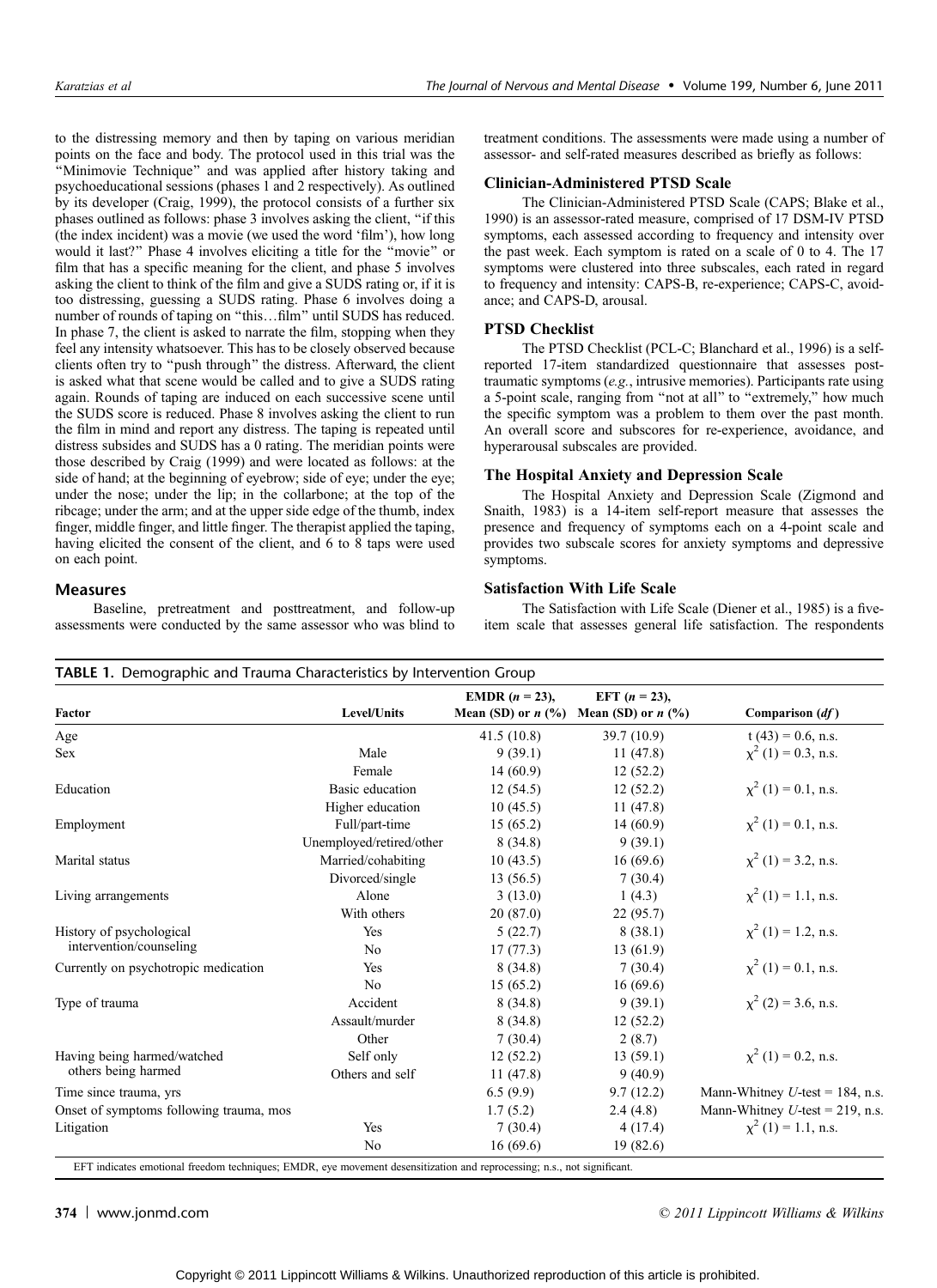rate their level of agreement with each item on a 7-point scale. The higher the score (range, 5 to 35), the higher the level of life satisfaction experienced by the individual.

# Statistical Analysis

Means and standard deviations were calculated for all continuous variables, and frequencies and percentages were calculated for all categorical variables (Tables 1 and 2). Comparisons between treatment groups in demographic characteristics, trauma characteristics and pretreatment scores were made by means of t-tests, chisquare analysis, or the Mann-Whitney U-test for continuous variables with abnormal distributions. A series of  $3 \times 2$  analyses of variance, Time (preintervention, postintervention and 3-month follow-up)  $\times$ Group (EMDR, EFT), with time as the repeated measure, were conducted for all outcome measures to investigate the change over time, and the group and interaction effects. The results from this analysis are presented in Table 3. The treatment effect sizes for pretreatment versus posttreatment and pretreatment versus follow-up CAPS total and PCL total scores were calculated using Cohen d formula (Cohen, 1988). The proportion of patients achieving clinical significance was calculated in terms of whether a patient's outcome response falls outside the range of the dysfunctional population by two standard deviations from the pretreatment mean of that population in the direction of functionality (Jacobson and Truax, 1991). This analysis was conducted for main outcome measures including CAPS total and PCL total. An intention-to-treat analysis was performed. At posttreatment, missing values were replaced for 10 patients in the EMDR group and 9 in the EFT group, with pretreatment scores across all outcomes measures. At follow-up, missing values were replaced for 10 patients in the EMDR group and 9 in the EFT group with

pretreatment scores and for two patients in EMDR group and two in the EFT group with posttreatment scores.

# RESULTS

## Attrition Rates

Of the 201 referrals, a total of 80 participants did not respond to invitation and 10 participants declined participation after receiving the participant information sheet. A total of 52 participants did not meet the eligibility criteria (i.e., PTSD was not their primary cause of concern) and withdrew from the study. A total of 59 participants were eligible for the study, consented to participate, and entered the 8-week waiting-list period. A total of 13 individuals dropped out while on the waiting list, and 46 individuals were randomized to one of the two conditions (EMDR, EFT). Of the 23 participants allocated to EMDR, 10 withdrew before posttreatment assessment. Of the 23 participants allocated to EFT, nine individuals withdrew before posttreatment assessment.

Participants in the EMDR group received a mean (SD) of 3.7 (2.3) sessions, whereas in the EFT group, the participants received a mean (SD) 3.8 (2.6) sessions  $(t[44] = -0.1$ , not significant.). A proportion of 43.5% dropped out from the EMDR group, and 39.1% dropped out from the EFT group. Dropout rates between the two intervention groups were not found to be significantly different  $(\chi^2(1)$  = 0.1, not significant). In addition, there were no statistical differences between completers ( $n = 27$ ) and noncompleters ( $n = 19$ ) in any of the outcome measures at pretreatment. The participants were reassessed at a 3-month follow-up. Of the 13 (56.5%) completers in the EMDR group, 2 failed to respond and 11 were assessed. Of the 14 (60.9%)

| Measure       | Intervention | <b>Baseline</b> | Pretreatment | Posttreatment | Follow-Up   |
|---------------|--------------|-----------------|--------------|---------------|-------------|
| CAPS          |              |                 |              |               |             |
| Re-experience | <b>EMDR</b>  | 18.3(5.2)       | 18.0(5.3)    | 10.3(8.4)     | 10.8(8.2)   |
|               | <b>EFT</b>   | 15.6(5.1)       | 15.3(4.6)    | 9.3(7.4)      | 8.5(7.2)    |
| Avoidance     | <b>EMDR</b>  | 24.1(7.4)       | 22.2(7.8)    | 14.7(12.0)    | 14.1(12.3)  |
|               | <b>EFT</b>   | 25.3(7.1)       | 23.6(6.8)    | 15.0(11.4)    | 14.0(12.3)  |
| Arousal       | <b>EMDR</b>  | 28.3(5.8)       | 27.6(6.1)    | 17.7(12.8)    | 18.9(12.6)  |
|               | <b>EFT</b>   | 25.2(9.3)       | 23.6(7.7)    | 16.1(10.5)    | 16.2(11.1)  |
| Total         | <b>EMDR</b>  | 70.7(12.3)      | 67.8(14.0)   | 42.7(30.1)    | 43.8(30.5)  |
|               | <b>EFT</b>   | 66.1(16.7)      | 62.5(14.4)   | 40.5(26.3)    | 38.7 (28.6) |
| PCL-C         |              |                 |              |               |             |
| Re-experience | <b>EMDR</b>  | 17.7(3.0)       | 18.0(4.0)    | 12.0(6.9)     | 12.6(6.7)   |
|               | <b>EFT</b>   | 16.2(4.7)       | 16.0(4.0)    | 11.1(5.1)     | 11.1(5.4)   |
| Avoidance     | <b>EMDR</b>  | 22.9(4.7)       | 23.4(6.1)    | 16.6(8.8)     | 17.2(8.8)   |
|               | <b>EFT</b>   | 20.6(5.8)       | 23.4(5.5)    | 17.5(7.2)     | 17.2(7.6)   |
| Hyperarousal  | <b>EMDR</b>  | 18.4(3.5)       | 17.9(3.4)    | 13.0(7.0)     | 13.3(6.8)   |
|               | <b>EFT</b>   | 18.3(3.9)       | 18.3(4.1)    | 13.3(5.3)     | 12.7(5.8)   |
| Total         | <b>EMDR</b>  | 58.9 (9.0)      | 59.3 (11.1)  | 41.6(21.8)    | 43.1(21.6)  |
|               | <b>EFT</b>   | 55.2(12.5)      | 57.8 (12.0)  | 42.0(16.9)    | 41.0(18.1)  |
| <b>HADS</b>   |              |                 |              |               |             |
| Anxiety       | <b>EMDR</b>  | 15.6(4.8)       | 14.2(3.3)    | 9.2(7.3)      | 8.8(6.9)    |
|               | <b>EFT</b>   | 14.1(3.7)       | 13.4(4.2)    | 8.2(5.1)      | 8.4(5.3)    |
| Depression    | <b>EMDR</b>  | 11.3(5.2)       | 11.5(4.0)    | 7.7(6.4)      | 7.6(6.3)    |
|               | <b>EFT</b>   | 10.8(4.3)       | 10.2(3.7)    | 7.3(4.7)      | 7.0(4.6)    |
| <b>SWLS</b>   | <b>EMDR</b>  | 12.3(6.9)       | 12.4(6.4)    | 16.0(9.0)     | 17.9(2.0)   |
|               | <b>EFT</b>   | 17.1(7.3)       | 15.4(5.5)    | 18.4(7.8)     | 18.3(7.6)   |

EFT indicates emotional freedom techniques; EMDR, eye movement desensitization and reprocessing; CAPS, Clinician-Administered Posttraumatic Stress Disorder Scale; PCL-C, Posttraumatic Stress Disorder Checklist; HADS, Hospi

 $\degree$  2011 Lippincott Williams & Wilkins www.jonmd.com  $\degree$  375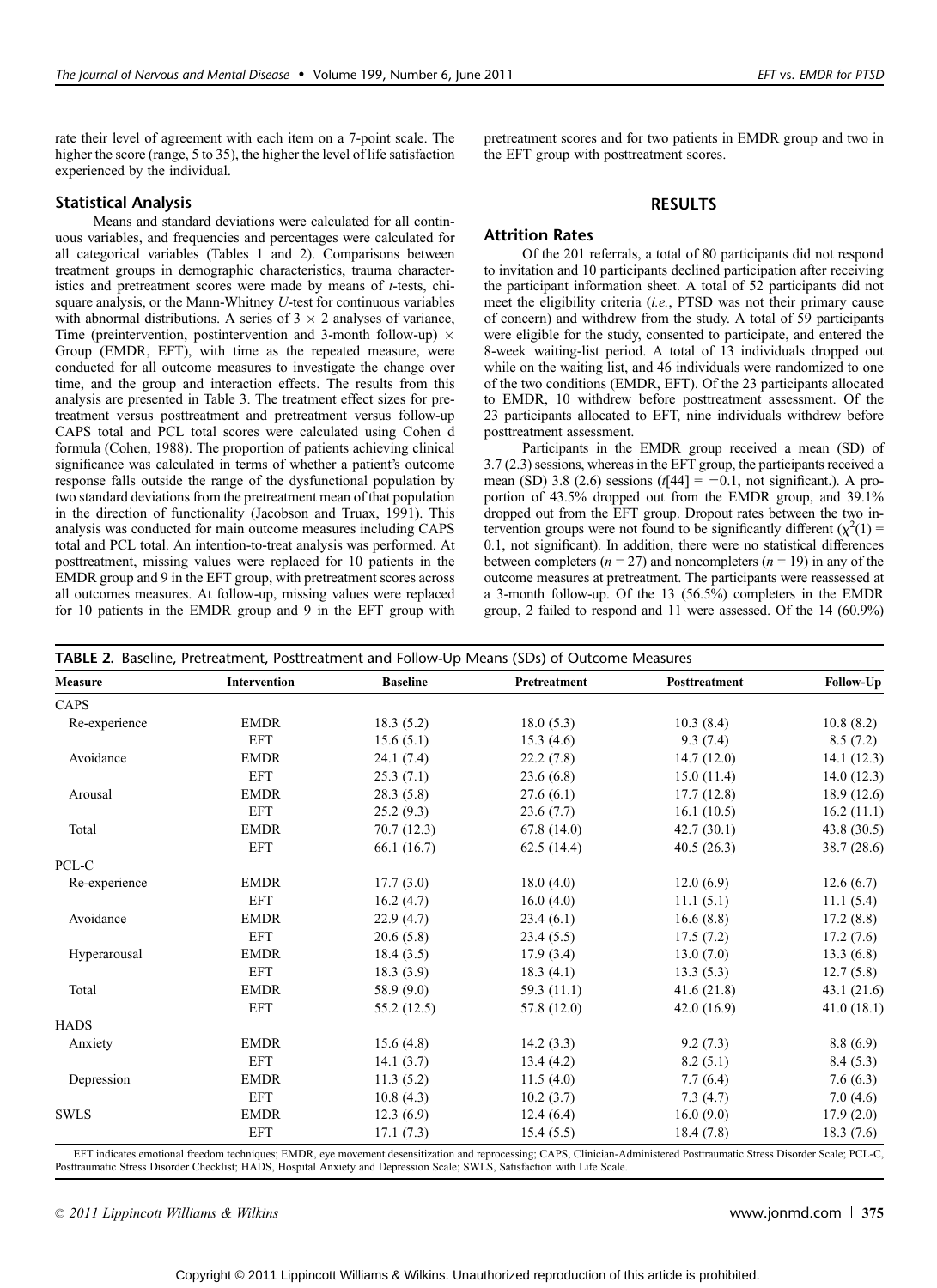| <b>TABLE 3.</b> Analyses of Variance of Time (Pretreatment, Posttreatment, Follow-Up) $\times$ Group (EFT, EMDR) for Outcome Measures |            |          |            |                     |          |            |            |          |            |
|---------------------------------------------------------------------------------------------------------------------------------------|------------|----------|------------|---------------------|----------|------------|------------|----------|------------|
| Variable                                                                                                                              | Time       |          |            | Time $\times$ Group |          |            | Group      |          |            |
|                                                                                                                                       | $F_{2,43}$ | $p \leq$ | $(\eta^2)$ | $F_{2,43}$          | $p \leq$ | $(\eta^2)$ | $F_{1,43}$ | $p \leq$ | $(\eta^2)$ |
| CAPS                                                                                                                                  |            |          |            |                     |          |            |            |          |            |
| Re-experience                                                                                                                         | 31.9       | 0.001    | 0.420      | 0.4                 | 0.667    | 0.009      | 1.4        | 0.246    | 0.030      |
| Avoidance                                                                                                                             | 29.1       | 0.001    | 0.398      | 0.2                 | 0.829    | 0.004      | 0.1        | 0.840    | 0.001      |
| Arousal                                                                                                                               | 28.8       | 0.001    | 0.395      | 0.4                 | 0.634    | 0.010      | 1.1        | 0.307    | 0.024      |
| Total                                                                                                                                 | 36.3       | 0.001    | 0.452      | 0.1                 | 0.868    | 0.003      | 0.4        | 0.513    | 0.010      |
| PCL-C                                                                                                                                 |            |          |            |                     |          |            |            |          |            |
| Re-experience                                                                                                                         | 35.4       | 0.001    | 0.446      | 0.3                 | 0.755    | 0.006      | 0.1        | 0.333    | 0.021      |
| Avoidance                                                                                                                             | 31.7       | 0.001    | 0.419      | 0.2                 | 0.812    | 0.005      | 0.1        | 0.916    | 0.001      |
| Hyperarousal                                                                                                                          | 32.0       | 0.001    | 0.421      | 0.5                 | 0.630    | 0.010      | 0.1        | 0.984    | 0.001      |
| Total                                                                                                                                 | 38.2       | 0.001    | 0.465      | 0.2                 | 0.833    | 0.004      | 0.1        | 0.793    | 0.002      |
| <b>HADS</b>                                                                                                                           |            |          |            |                     |          |            |            |          |            |
| Anxiety                                                                                                                               | 34.4       | 0.001    | 0.439      | 0.1                 | 0.909    | 0.002      | 0.3        | 0.603    | 0.006      |
| Depression                                                                                                                            | 21.4       | 0.001    | 0.327      | 0.2                 | 0.779    | 0.006      | 0.3        | 0.560    | 0.008      |
| <b>SWLS</b>                                                                                                                           | 12.0       | 0.000    | 0.214      | 1.1                 | 0.333    | 0.025      | 0.9        | 0.352    | 0.020      |

Cohen (1988) provides the following guidelines for interpreting the  $\eta^2$  values: 0.01 to 0.059, small effect size; 0.06 to 0.139, medium effect size; >0.14, large effect size. EFT indicates emotional freedom techniques; EMDR, eye movement desensitization and reprocessing; CAPS, Clinician-Administered Posttraumatic Stress Disorder Scale; PCL-C,

Posttraumatic Stress Disorder Checklist; HADS, Hospital Anxiety and Depression Scale; SWLS, Satisfaction with Life Scale.

completers in the EFT group, 2 failed to respond and 12 were assessed (Fig. 1).

# Pretreatment Comparisons

As illustrated in Table 1, there were no differences between treatment groups by age, sex, education, employment, marital status, living arrangements, history of psychological intervention and current use of psychotropic medication.

Furthermore, there were no differences between the treatment groups in trauma characteristics, including type of trauma, having being harmed/watched others being harmed, time since trauma, onset of symptoms after traumatic event and litigation.

### Treatment Results

Table 3 illustrates the means and standard deviations for each intervention group at baseline, at preintervention and postintervention, and at follow-up in all outcome measures.

There were no statistically significant differences ( $p \le 0.05$ ) between baseline and pretreatment scores across all outcome measures with the exception of CAPS avoidance (t[45] = 2.9,  $p \le 0.005$ ) and CAPS total (t[45] = 2.2,  $p \le 0.035$ ), for which the scores significantly improved within the 8-week waiting period. For PCL avoidance subscale, the scores significantly worsened within the 8-week waiting period (t[45] = -2.1,  $p \le 0.040$ ).

As shown in Table 3, statistically significant ( $p \le 0.001$ ) time effects for all outcome measures were detected. Time effects were large across all outcome measures. No statistically significant ( $p \leq 0.05$ ) group effects were apparent on all outcome measures. Group effects were small on all outcome measures. No statistically significant Time  $\times$  Group ( $p \le 0.05$ ) interaction effects were detected in any of the outcome measures. Interaction effects were of small size across all outcome measures. The fact that no statistically significant interaction effects were found in any outcome measures indicates the lack of superiority of any of the two intervention groups regarding clinical improvement.

The treatment effect sizes were large ( $d \ge 0.80$ ) for both treatments (Cohen, 1988) across outcome measures and assessment points. From pretreatment to posttreatment CAPS total scores, effect



FIGURE 1. Recruitment and attrition rates. EMDR indicates eye movement desensitization and reprocessing.

376 www.jonmd.com **and South America** and South America and South America and South America and South America and South America and South America and South America and South America and South America and South America and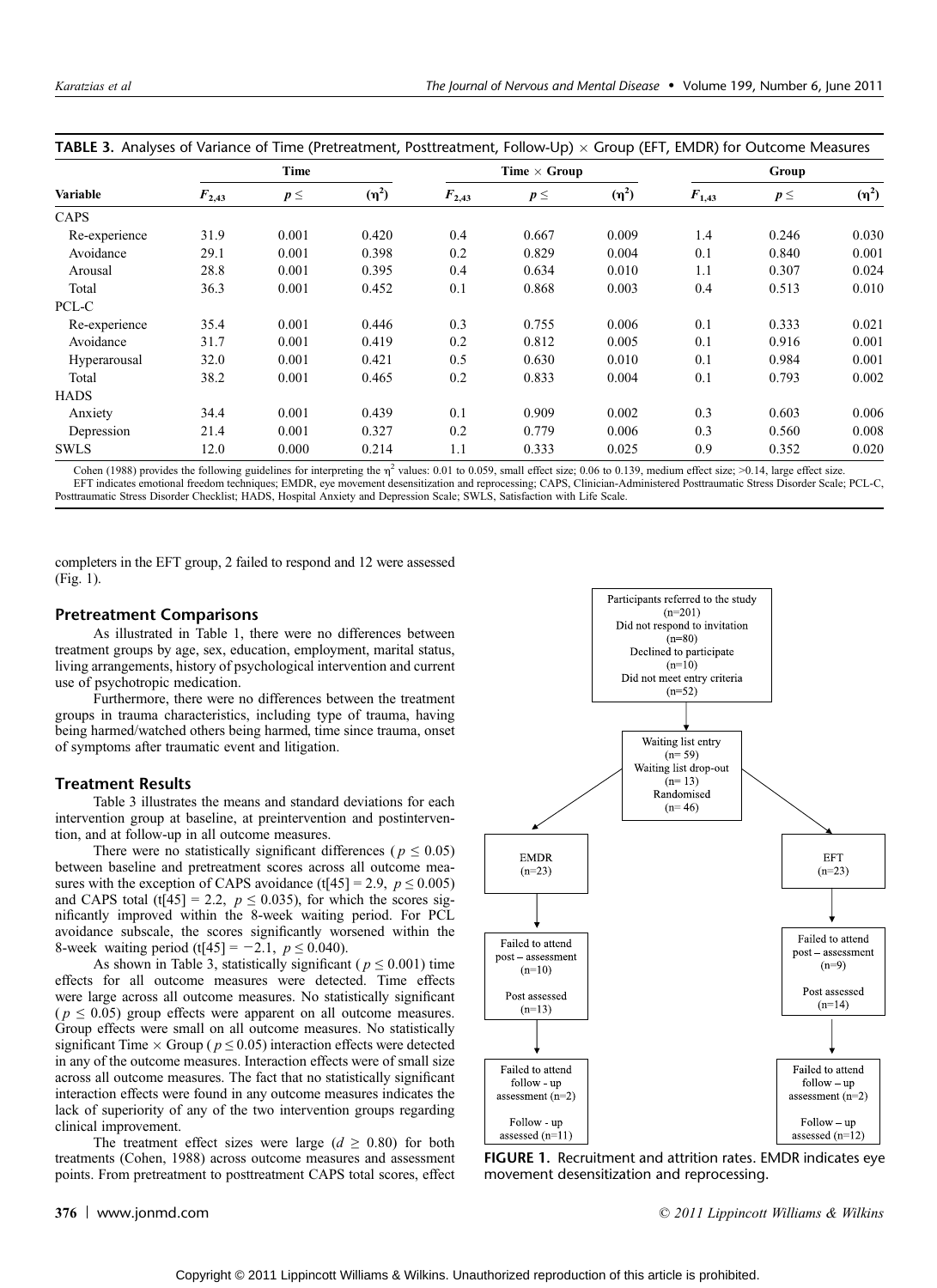sizes were  $d = 1.1$  for EMDR and  $d = 1.0$  for EFT groups. For pretreatment to posttreatment PCL total scores, the effect sizes were  $d = 1.0$  for EMDR and  $d = 1.1$  for EFT groups. For pretreatment to follow-up CAPS total scores, the effect sizes were  $d = 1.0$  for both treatment groups. Finally, for pretreatment to follow-up PCL total scores, the effect sizes were  $d = 0.9$  for EMDR and  $d = 1.1$  for EFT.

Overall, higher rates of clinical significant change were observed in the EMDR group than in the EFT group. For pretreatment to posttreatment CAPS total scores, clinical significant change was achieved by 10 patients (43.5%) in the EMDR and 9 patients (39.1%) in the EFT group. For pretreatment to posttreatment PCL total scores, clinical significant change was achieved by eight patients (34.8%) in the EMDR and two patients (8.7%) in the EFT group. For pretreatment to follow-up CAPS total scores, clinical significant change was achieved by eight patients (34.8%) in the EMDR and 9 (39.1%) patients in the EFT group. For pretreatment to follow-up PCL total scores, clinical significant change was observed in six patients (26.1%) in the EMDR and four (17.4%) patients in the EFT group.

Overall, the results indicated that both interventions produced significant therapeutic gains at posttreatment and at follow-up in equal number of sessions. Slightly larger treatment effect sizes were observed in the EMDR than in the EFT group. With regards to clinical significant changes, a slightly larger proportion of participants in the EMDR group produced substantial clinical changes compared with the EFT group.

# **DISCUSSION**

The present study reports on the first ever controlled comparison of EFT versus EMDR for PTSD. Overall, the results indicated that the two interventions produced significant therapeutic gains at posttreatment and follow-up. Similar treatment effect sizes were observed in both treatment groups. Furthermore, a higher proportion of participants achieved clinically significant change in the EMDR compared with the EFT group. Therapeutic gains were produced in an equal number of sessions for both interventions. Differences in dropout rates between the two interventions were not statistically significant. Furthermore, although high dropout rates were found in the EMDR group (43.5%), these are quite similar to previous research in the area (e.g., 43% in Power et al., 2002). The dropout rates in the EFT group (39.1%) were also very similar with those reported in the study by Brattberg (2008; i.e., 40%). Despite that, it is important to mention that dropout rates were higher in both interventions in this study than in previous research on the effectiveness of psychological interventions for PTSD. Bradley et al. (2005), for example, have reported a mean dropout rate of 21.1% across studies and psychological interventions. Unfortunately, we failed to follow up those who dropped out to collect information regarding the reasons for discontinuing treatment. Nevertheless, the high dropout rates may question the validity of the present findings, which require replication in future research. In addition, the effect sizes observed in both interventions, although within the large range, were still smaller than those reported in previous controlled studies of the effectiveness of EMDR. Bradley et al. (2005) reported an average effect size of 1.43 across all psychotherapeutic treatments for PTSD for pretreatment versus posttreatment comparison. Overall, both interventions produced less favorable results than the results reported in previous research on the effectiveness of psychological treatments for PTSD. This may be caused by the large dropout rates in the present study, which have also resulted in a large number of missing data. This, coupled with the use of Last Observation Carried Forward method, might have led to less favorable outcomes for both treatments in the present study and, at the same time, might have compromised the validity of our findings.

Although significant improvements were observed over time for the EFT group, these findings require replication in adequately powered studies. Cell sizes were rather small in both treatment groups, although adequate measures of control (i.e., randomization, blind assessments) were exercised. With regard to methodological limitations, the present study also lacked a control group. In treatment outcome studies, it is important to demonstrate that an intervention is better than no intervention (Stevens et al., 2000), especially in PTSD, which demonstrates high rates of natural recovery (Kessler et al., 1995). However, to compensate for this, a waiting period of 8 weeks was introduced before the commencement of treatment. There were no statistically significant differences between baseline and pretreatment scores in any of the outcome measures with the exception of CAPS avoidance and CAPS total, for which significant improvements were observed between baseline and pretreatment assessments. For PCL avoidance, the scores significantly worsened from baseline to pretreatment. The differences in findings observed between an assessor-rated measure such as CAPS avoidance and a self-rated measure such as PCL avoidance are notable. This issue has been raised in previous literature as well (Karatzias et al., 2007).

The effectiveness of EMDR has been well documented in previous literature (e.g., Benish et al., 2008; Bisson and Andrew, 2005; Bisson et al., 2007; Bradley et al., 2005), whereas emerging evidence on the effectiveness of EFT also corroborates the present findings (e.g., Brattberg, 2008; Wells et al., 2003). However, following the Western school of thought of the conceptualization and treatment of mental health problems, it is rather difficult to understand and explain how intervening at the meridians results in energy balance and symptom remission, simply because there is no means of understanding this conceptualization of energy and its distribution in the human body. It is important to highlight that Waite and Holder (2003) have concluded that the treatment gains in EFT for phobias are nonspecific to taping. Nevertheless, the fact that EFT has produced significant preposttreatment effects comparable with those of a well-established intervention such as EMDR indicates that certain processes and components within the EFT protocol facilitate recovery from trauma symptoms. A few biological and psychological hypotheses are presented as follows.

With regard to biological explanations, it has been proposed that the stimulation of the meridian points releases serotonin in the amygdala and the prefrontal cortex (Ruden, 2005) and therefore reduces hyperarousal quite rapidly (Feinstein, 2008). This hypothesis was not tested in our study; however, both interventions produced a reduction of the hyperarousal symptoms in a similar number of sessions.

Another study has shown that endomorphin-1, beta endorphin, enkephalin, and serotonin levels increase in plasma and brain tissue through the stimulation of the meridian points that cause sedation (Cabyoglou et al., 2006). Finally, Uvnäs-Moberg (1997) has shown that nonnoxious sensory stimulation coupled with interpersonal conduct induced by a therapist results in a psychophysiological response pattern that facilitates the release of oxytocin, a hormone that promotes relaxation and decreased sympathoadrenal activity.

Psychological mechanisms may also account for the benefits of EFT. During the taping process, patients concentrate on the traumatic event; therefore, they are exposed imaginally or through narrative to aspects of the traumatic event. Repeated exposure can have a desensitizing effect on the distress associated with traumatic memories (Taylor et al., 2001). It has also been hypothesized that the exposure to traumatic memories can facilitate the emotional processing of the traumatic event and modify associated cognitions that underlie PTSD and decrease hyperarousal (Foa and Rothbaum, 1998). If we accept the proposal that the active ingredient in EFT is exposure, then one would expect no benefit in physical health conditions. Brattberg (2008), who found self-administered EFT beneficial for pain in